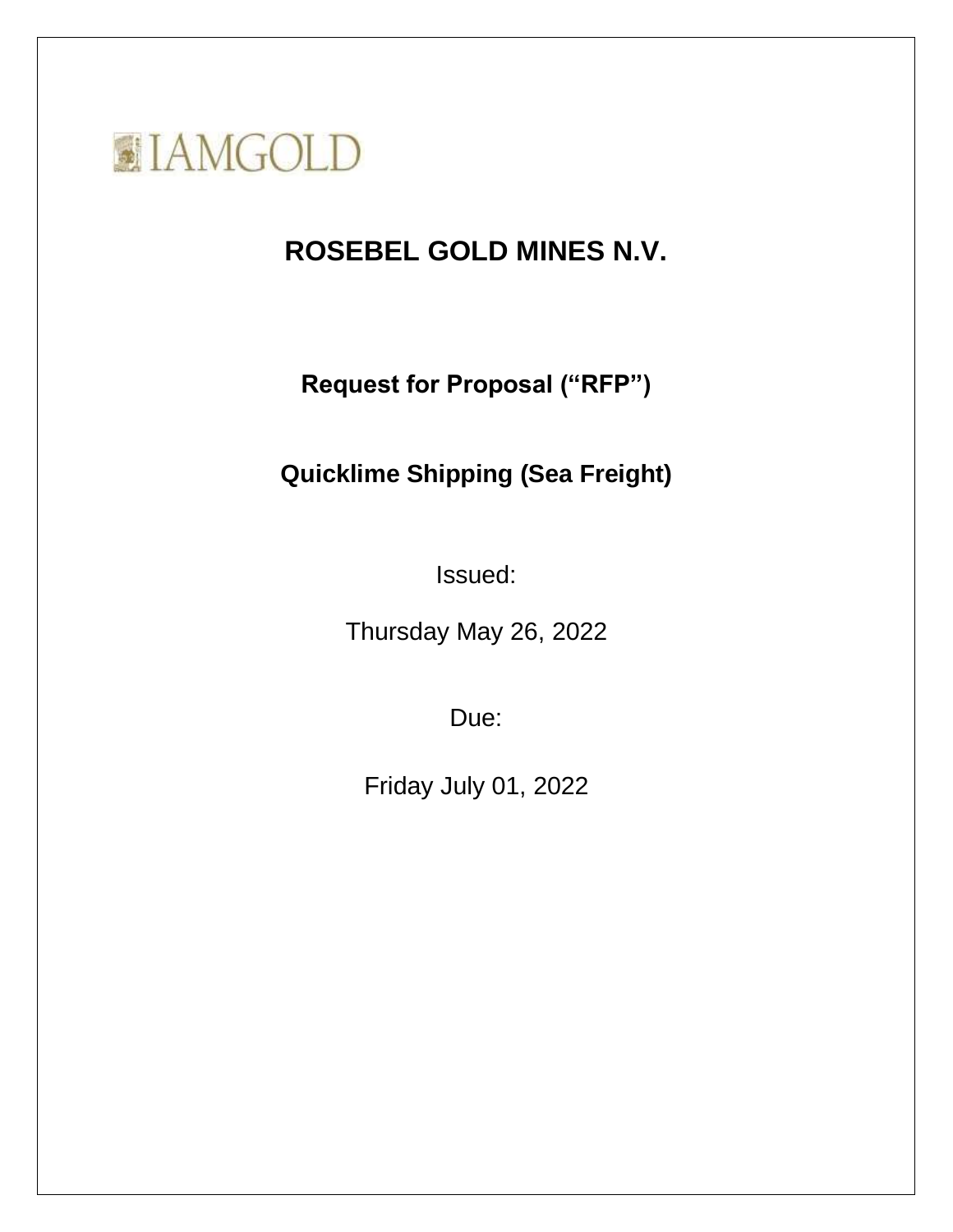## **TABLE OF CONTENTS**

| <u>1.</u>   |  |  |  |
|-------------|--|--|--|
| 1.1         |  |  |  |
| 1.2         |  |  |  |
| 1.3         |  |  |  |
| 1.4         |  |  |  |
|             |  |  |  |
|             |  |  |  |
| 1.6         |  |  |  |
| 1.7         |  |  |  |
|             |  |  |  |
|             |  |  |  |
|             |  |  |  |
| 1.11        |  |  |  |
| 1.12        |  |  |  |
| 1.13        |  |  |  |
| 1.14        |  |  |  |
| $2^{\circ}$ |  |  |  |
|             |  |  |  |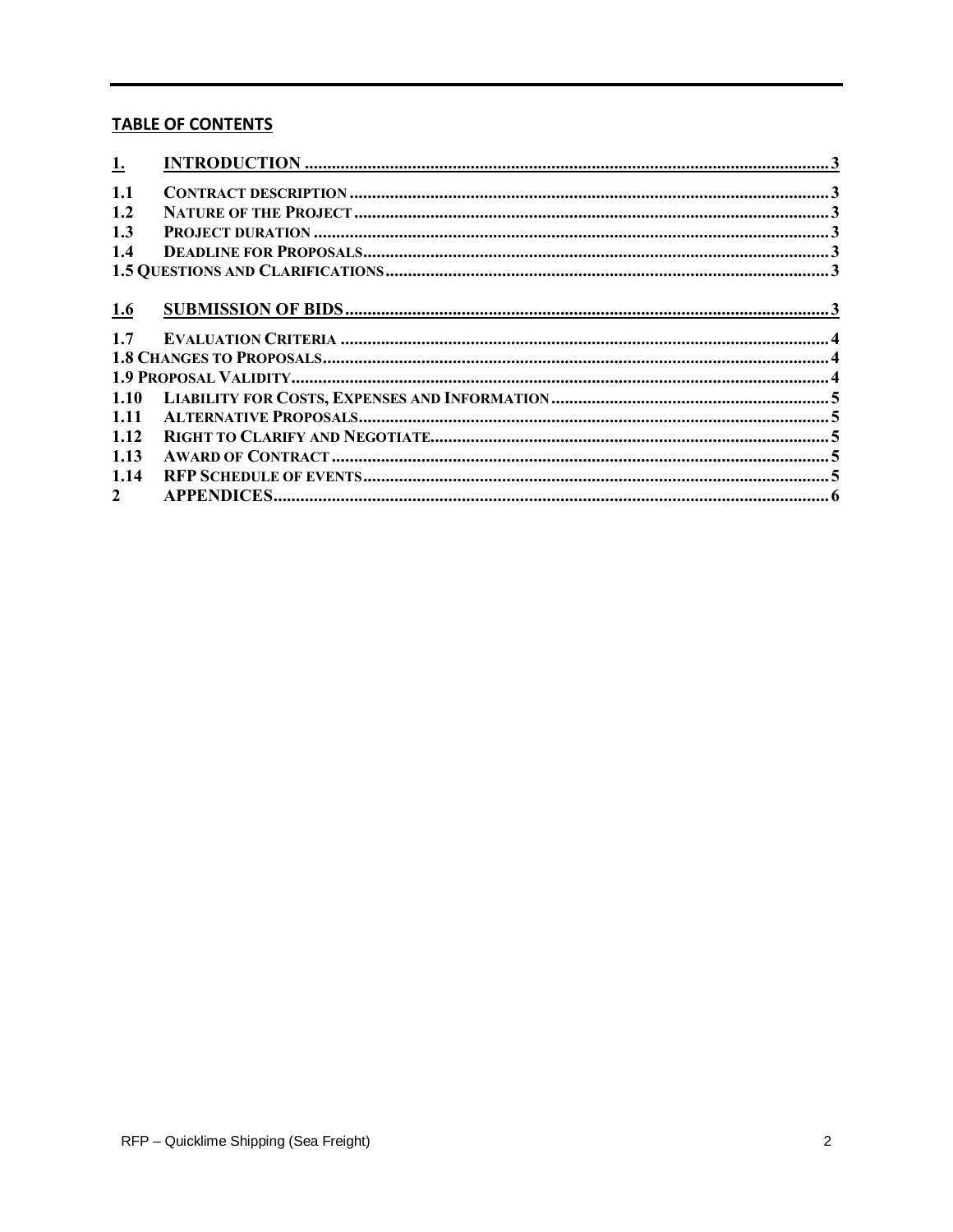## <span id="page-2-0"></span>**1. INTRODUCTION**

Rosebel Gold Mines N.V. (hereinafter referred to as "Rosebel") requests proposals for services to be performed for shipping, handling, storage and delivery of Quicklime to Rosebel Mine site with the Requirements, terms and conditions of this Request for Proposal (RFP). This RFP sets forth the requirements for suppliers.

### <span id="page-2-1"></span>**1.1 Contract description**

This bidding process should result in an agreement for the shipping, handling, storage and delivery of Quicklime to Rosebel Mine site.

#### <span id="page-2-2"></span>**1.2 Nature of the Project**

**Fixed rates** in accordance with the actual market prices as stipulated in the Scope of Services.

#### <span id="page-2-3"></span>**1.3 Contract duration**

Varying from one (1) to Three (3) years

#### <span id="page-2-4"></span>**1.4 Deadline for Proposals**

Proposals must be submitted on or before **Friday July 01st , 2022 at 12:00 PM,** via email to the address below with subject line: "Quicklime Shipping (Sea Freight)"

Name: Patrina Jarvis Title: Specialist Procurement and Contracts - Projects E-mail: [patrina\\_jarvis@iamgold.com](mailto:patrina_jarvis@iamgold.com)

<span id="page-2-5"></span>Any bids submitted after the deadline will be rejected.

#### **1.5 Questions and Clarifications**

This RFP is an opportunity for companies to provide a suitable and market competitive proposal for shipping and handling of the Quicklime. For any questions and ambiguities, the below email address is to be contacted:

Name: Patrina Jarvis Title: Specialist Procurement and Contracts - Projects E-mail: [patrina\\_jarvis@iamgold.com](mailto:patrina_jarvis@iamgold.com)

All answers will be provided via e-mail and all questions and answers will be shared with all bidders. The source of each question will be held in confidence.

#### <span id="page-2-6"></span>**1.6 Submission of Bids**

The bidder shall submit two documents clearly showing heading:

- 1. "Quicklime Shipping (Sea Freight)" Commercial Offer 1 year"
- 2. "Quicklime Shipping (Sea Freight)" Commercial Offer 3 years"
- 3. "Quicklime Shipping (Sea Freight)" Technical Offer"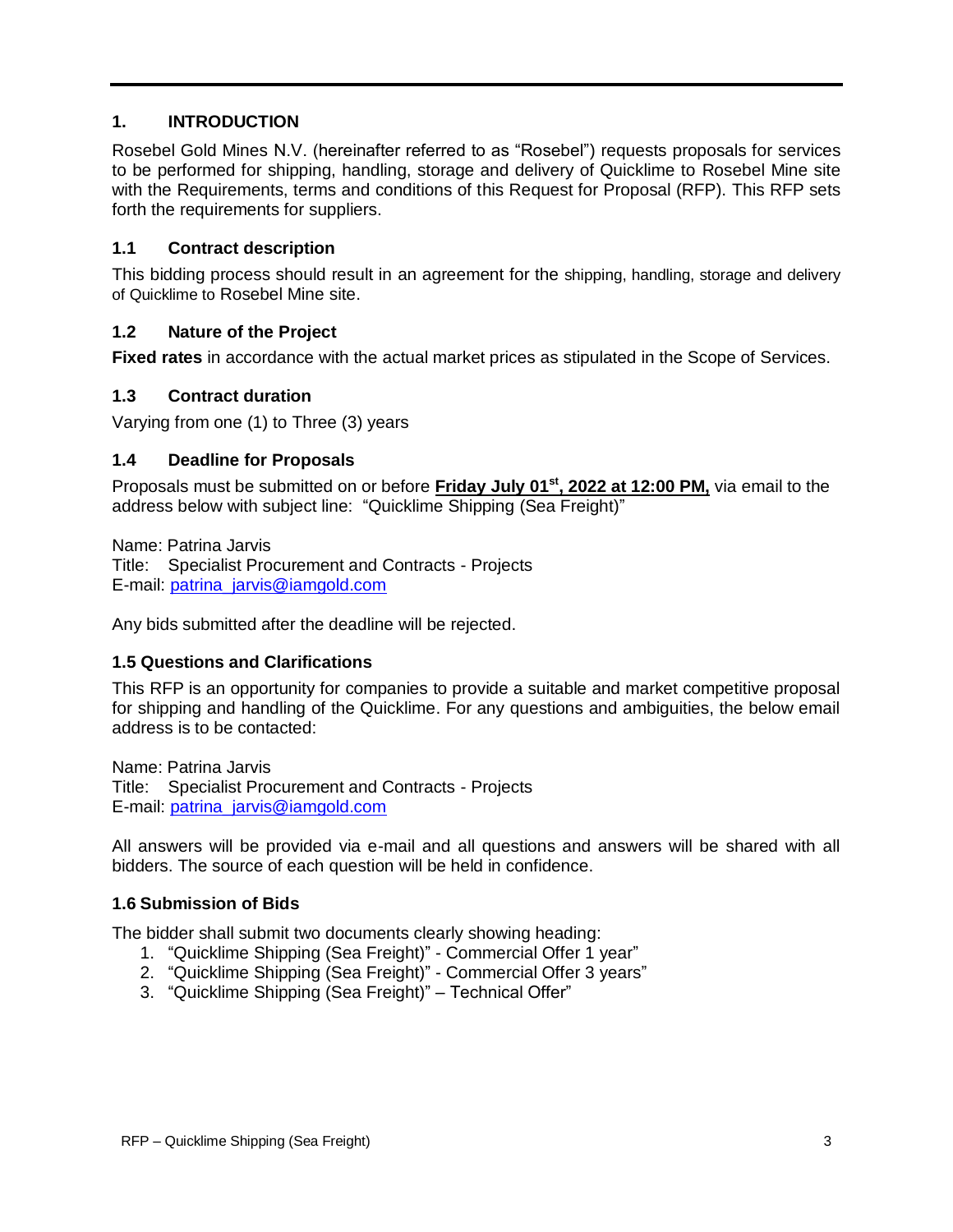## **Documents submittal checklist**

### Technical Offer

The technical offer should meet all technical requirements.

- o Introductory letter of the bidder
- o Relevant technical qualifications, approach & ability
- $\circ$  Experience list of similar services successfully executed over the past 2 years including references
- $\circ$  Relevant certification documents such as but not limited to, work permit, company insurance, staff work certificate for works as specified in the scope of service "Quicklime Shipping (Sea Freight)", **bidders Chamber of Commerce certificate.**
- o HSE Policies and Procedures (see RGM SWP template enclosed to use, if own HSE Policies do not provide enough information)
- o Responsibility confirmation of the bidder for provision of all PPE certificates in accordance with the scope of service.

## Commercial Offer(s)

Prices shall be in USD and fixed for the duration of the agreement using a detailed breakdown of all the services and their related costs mentioned separate.

## **Rates will be exclusive of fuel**

## <span id="page-3-0"></span>**1.7 Evaluation Criteria**

Selection criteria are based on a 100 point evaluation.

| Criteria                                                                                                  | Points on 100 point<br><b>basis</b> | Weight |
|-----------------------------------------------------------------------------------------------------------|-------------------------------------|--------|
| <b>Technical Qualifications, Approach &amp; Ability</b>                                                   | 25 points                           | 25%    |
| Experience - list of similar services successfully<br>executed over the past 2 years including references | 15 points                           | 15%    |
| Relevant certification, HSE Policies and Procedures                                                       | 10 points                           | 10%    |
| Cost proposal                                                                                             | 40 points                           | 40%    |
| Responsiveness of the bidder                                                                              | 10 points                           | 10%    |

## <span id="page-3-1"></span>**1.8 Changes to Proposals**

The proposal submitted is irrevocable by the bidder. Bidders will not be permitted to alter their proposals once they have been submitted unless specifically requested by RGM.

## <span id="page-3-2"></span>**1.9 Proposal Validity**

Proposals are required to be valid for (90) days.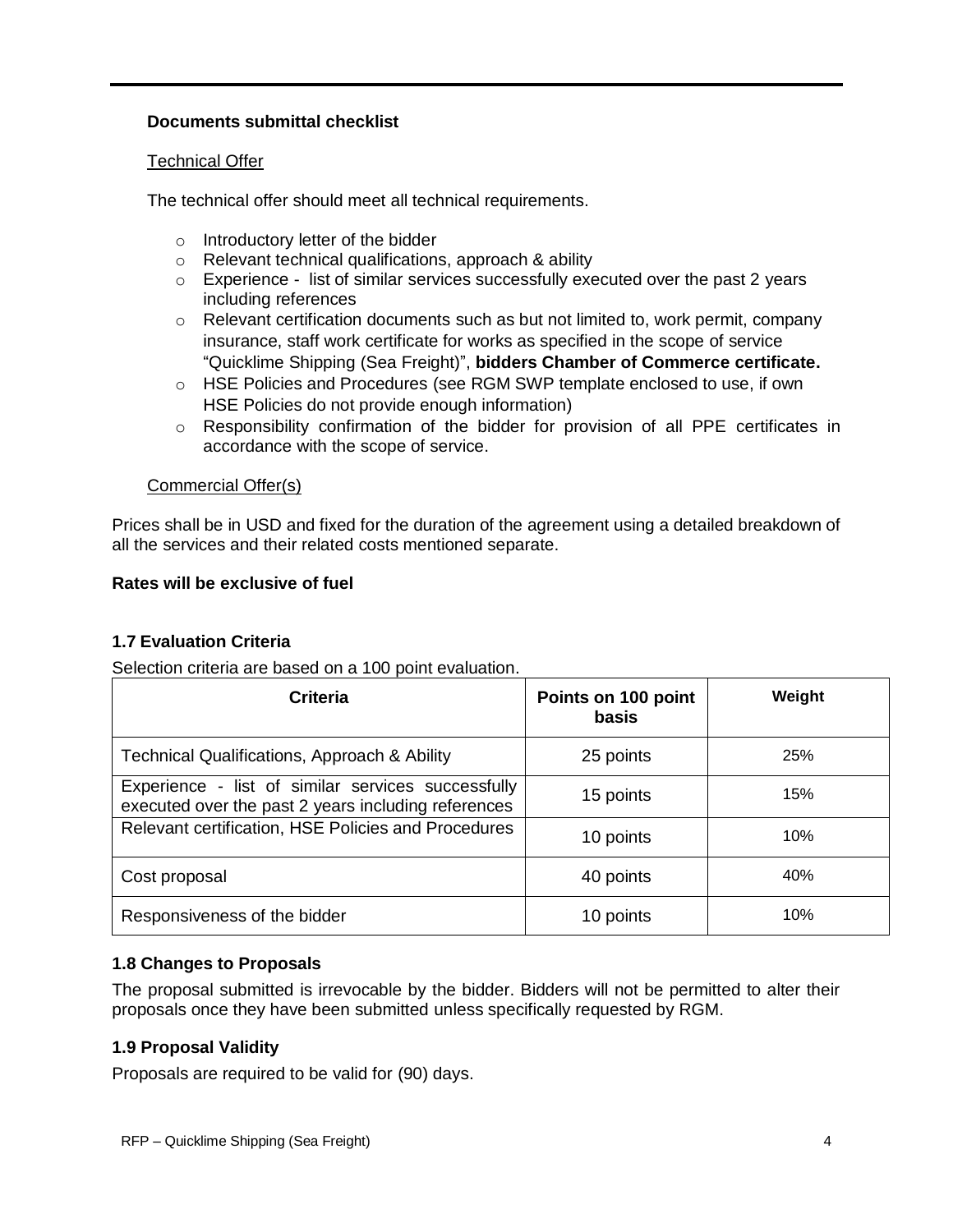## <span id="page-4-0"></span>**1.10 Liability for Costs, Expenses and Information**

Rosebel will not be liable for any costs or expenses incurred by any bidder including, without limitation, any expenses incurred in the preparation and submissions of the proposal.

Rosebel does not make any representation or give any warranty as to the accuracy, currency, or completeness of the information provided in this RFP. Rosebel accepts no liability for any error, omission, or misleading information contained herein.

## <span id="page-4-1"></span>**1.11 Alternative Proposals**

Bidders are encouraged to propose alternative proposals for consideration by Rosebel. Alternate proposals that the bidder feels may offer additional advantages to Rosebel must be submitted at the same time as the main proposal. They should be prioritised and the benefits of each alternative proposal must be clearly stated.

Rosebel reserves the right to accept or reject proposed alternatives as it sees fit, and to claim for itself the financial benefit of a substitution. Rejection by Rosebel of the proposed alternatives is final. Rosebel is not obligated to give any reason for its rejection of alternative proposals.

# <span id="page-4-2"></span>**1.12 Right to Clarify and Negotiate**

Rosebel without liability, cost, or penalty may in its sole discretion and at any time after proposal submission, seek clarification from the bidder or negotiate items relating to the proposal.

Rosebel may request bidder to confirm in writing any statement made by the bidder in relation to the clarification or negotiation.

Any written information received by Rosebel in response to a clarification or negotiation will be considered an integral part of the bidder's proposal

# <span id="page-4-3"></span>**1.13 Award of Contract**

The project will be awarded to the lowest priced, technically qualified bidder. Rosebel reserves the right to accept or reject any or all bids at any time prior to awarding the project. Project award will be subject to positive inspection by Rosebel HSE department.

| <b>Date</b> | <b>Event</b>                                         |
|-------------|------------------------------------------------------|
| 2022-05-26  | <b>RFP</b> sent                                      |
| 2022-06-06  | <b>Expression of Interest</b>                        |
| 2022-06-10  | <b>Questions vendors</b>                             |
| 2022-06-17  | Clarification on questions from vendors              |
| 2022-07-01  | Bid deadline by 12:00 PM                             |
| 2022-07-22  | Proposal analysis completed (Commercial & Technical) |
| 2022-08-12  | <b>Contract Award</b>                                |
| 2022-09-01  | Contract start                                       |

## <span id="page-4-4"></span>**1.14 RFP Schedule of events**

This timeline is subject to change. Any change will be communicated to all bidders.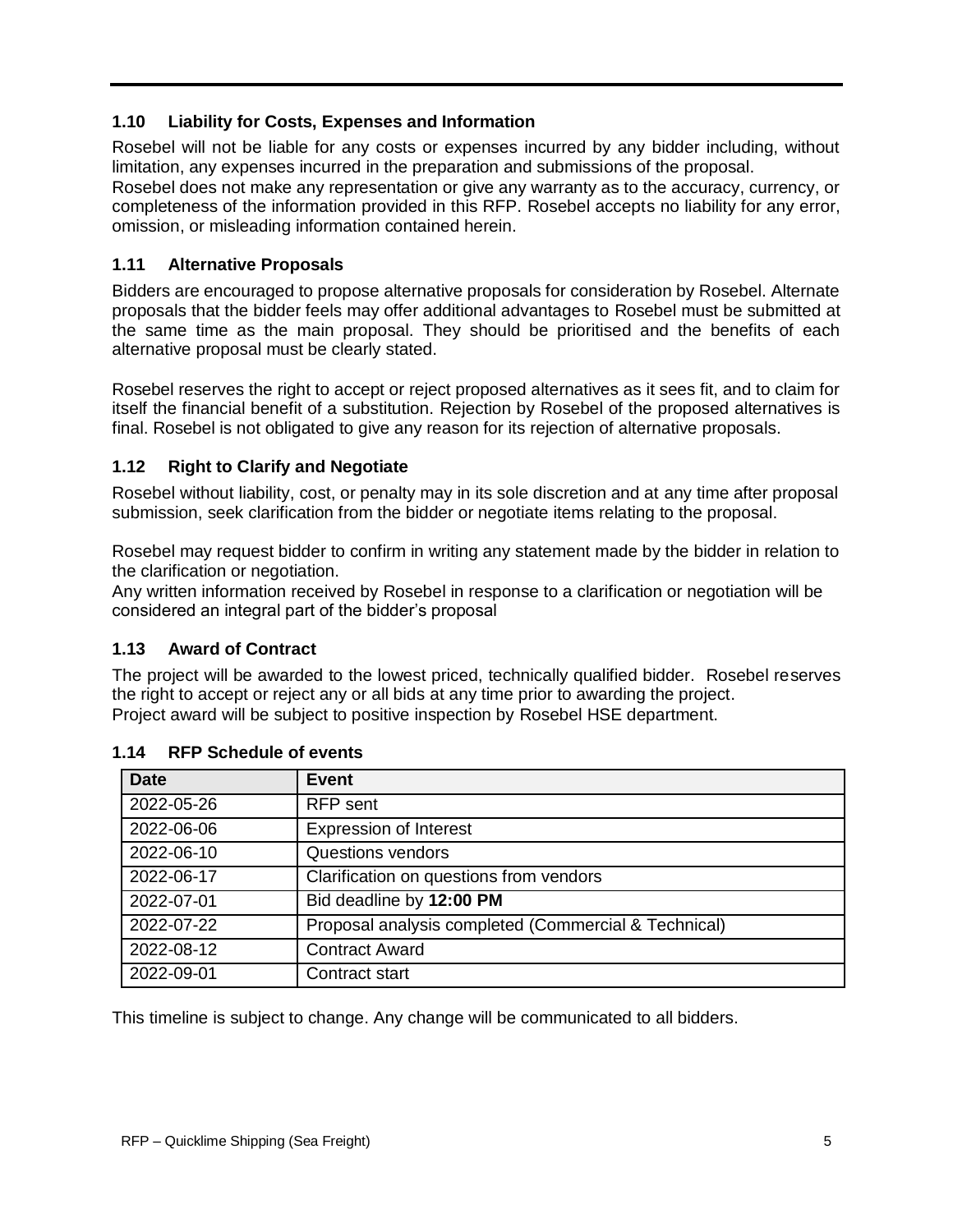## <span id="page-5-0"></span>**2 APPENDICES**

| <b>Appendix A:</b> | <b>Proposal Letter</b>                                                                                          |
|--------------------|-----------------------------------------------------------------------------------------------------------------|
| <b>Appendix B:</b> | Scope of Service – Quicklime Shipping (Sea Freight)                                                             |
| <b>Appendix C:</b> | <b>RGM Mobile Equipment &amp; Light Vehicle Standard</b>                                                        |
| <b>Appendix D:</b> | <b>RGM Standard Terms &amp; Conditions Works</b>                                                                |
| <b>Appendix E:</b> | <b>RGM Standard Terms &amp; Conditions Goods Services</b>                                                       |
| <b>Appendix F:</b> | <b>OHS-F-12 RGM Contractor SWP</b>                                                                              |
| <b>Appendix G:</b> | L&H-PR-07 Fatigue Management Program                                                                            |
| <b>Appendix H:</b> | <b>Integrated HSS Policy</b>                                                                                    |
| <b>Appendix I:</b> | <b>IAMGOLD Anti-Bribery and Anti-Corruption Standard</b>                                                        |
| <b>Appendix J:</b> | L&H-SWI-21-Covid-19 Disinfection spaces and other surfaces in case<br>operator develops Flu like symptoms (FLS) |